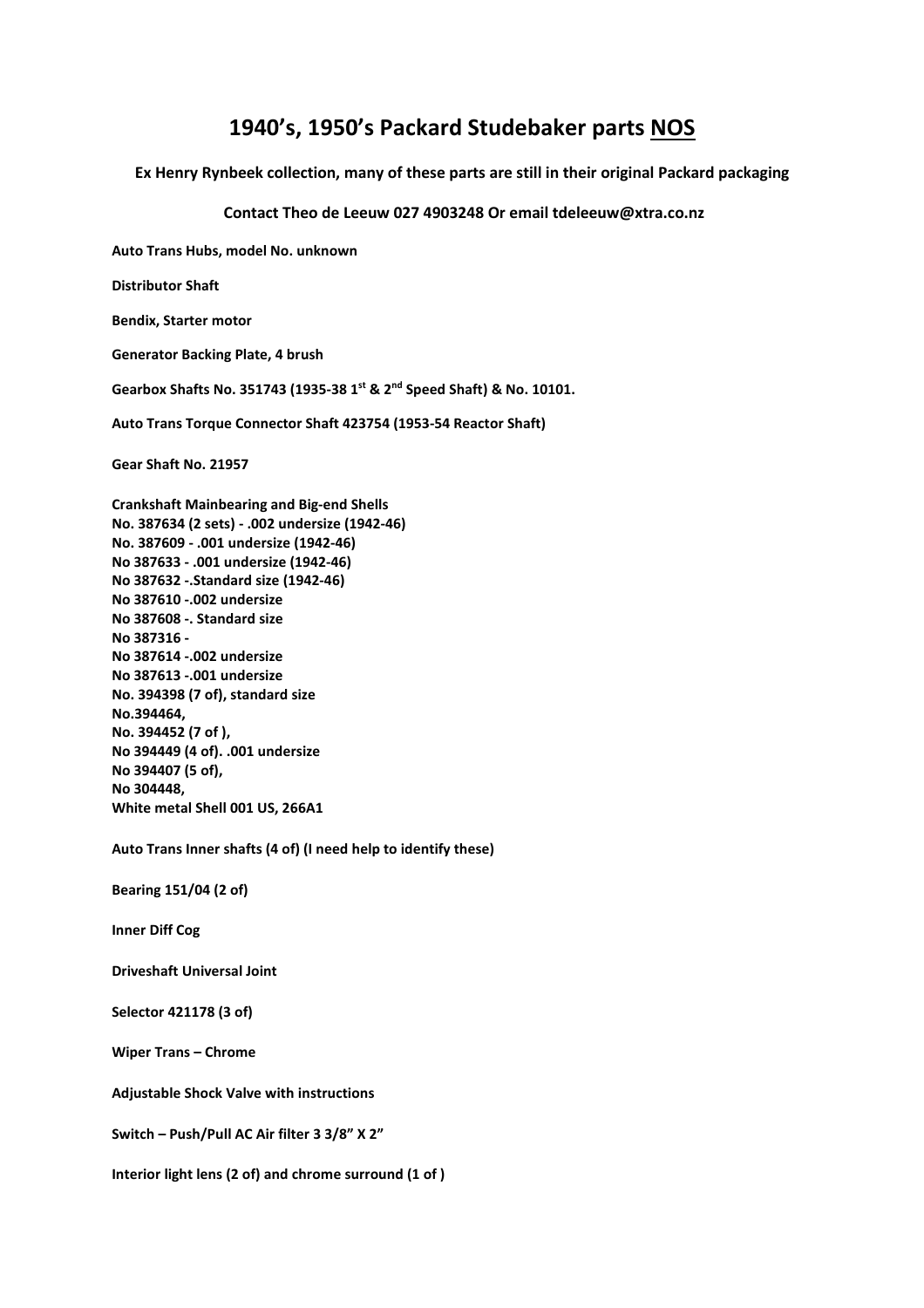**Roller bearing Timken 3775 (inner) & 3735 Outer shell, also 3776 inner & 3735 outer Roller bearing Bower 379474 (wheel bearing Clipper 1946-56) -outboard Valve Assembly 436383 Thermostat, Bishop & Babcock No 163, No 148, No 146 AC Crankcase Breather (3 of) Chrome Grill Centre, (1950/51 Packard??) Autolite Solenoid SS 4206 Automatic Window Mechanism (a pair left & right, but don't know if they are front or rear door) Wiper Motor Pair Spring Shackles Big end White metal Shell set for 8 No 394401 (2 of) .001 undersize Power Carb Kit 7039834 Oil – Sump collector Trans gaskets 410557 (3 of)Carter Carb seal/gasket set (Synchronizer Repair List 1835-54) Sedan door hinges (5of) Suspension Bracket Fuel Pump Autolite Distributor Vacuum control 12Z (3 of) Shaft Housing 423438 Adaptor Governor 25th series Auto Trans Oil Pressure Plate 428102 (2 of) Auto trans Flywheel cover 423675 1949/50 Packard Carb repair kit Auto Trans Oil Pressure plate 6332 1949/54 Engine Bonnet catch Sedan Door mechanisms (7 of) Strut 373261 (4 of) (1941-56 Control Arm Bracket Inner) Stub Axle strut (2 of)**